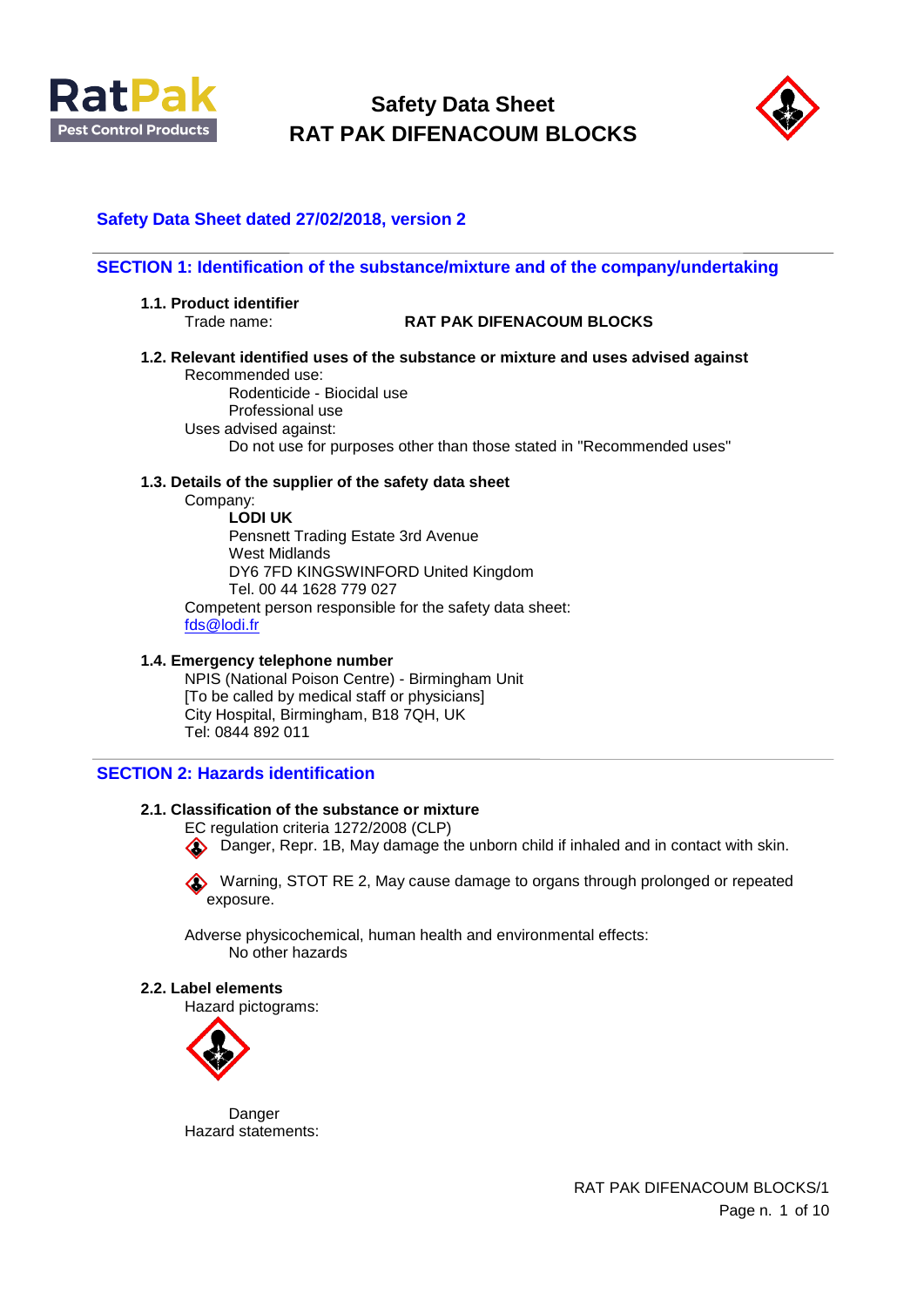

H360D May damage the unborn child

H373 May cause damage to organs (blood) through prolonged or repeated exposure. Precautionary statements:

P201 Obtain special instructions before use.

P202 Do not handle until all safety precautions have been read and understood. P280 Wear protective gloves.

P308+P313 IF exposed or concerned: Get medical advice.

P405 Store locked up.

P501 Dispose of contents/container in accordance with applicable regulations.

## Special Provisions:

None

**Contents** 

Difenacoum

Special provisions according to Annex XVII of REACH and subsequent amendments: None

## **2.3. Other hazards**

vPvB Substances: None - PBT Substances: None Other Hazards: No other hazards

## **SECTION 3: Composition/information on ingredients**

## **3.1. Substances**

Not available

#### **3.2. Mixtures**

Hazardous components within the meaning of the CLP regulation and related classification:

| Qty    | <b>Name</b>       | <b>Ident. Number</b> |                         | <b>Classification</b>                                                                                                                                                                                                                      |
|--------|-------------------|----------------------|-------------------------|--------------------------------------------------------------------------------------------------------------------------------------------------------------------------------------------------------------------------------------------|
| 50 ppm | <b>Difenacoum</b> | CAS:<br>EC:          | 56073-07-5<br>259-978-4 | 3.1/1/Dermal Acute Tox. 1<br>H310<br>4.1/A1 Aquatic Acute 1 H400<br>$M = 10.$<br>4.1/C1 Aquatic Chronic 1<br>$H410 M=10.$<br>3.1/1/Inhal Acute Tox. 1 H330<br>3.1/1/Oral Acute Tox. 1 H300<br>3.7/1B Repr. 1B H360<br>3.9/1 STOT RE 1 H372 |

## **SECTION 4: First aid measures**

## **4.1. Description of first aid measures**

In case of skin contact:

Areas of the body that have - or are only even suspected of having - come into contact with the product must be rinsed immediately with plenty of running water and possibly with soap.

Remove contaminated clothing immediately and dispose off safely.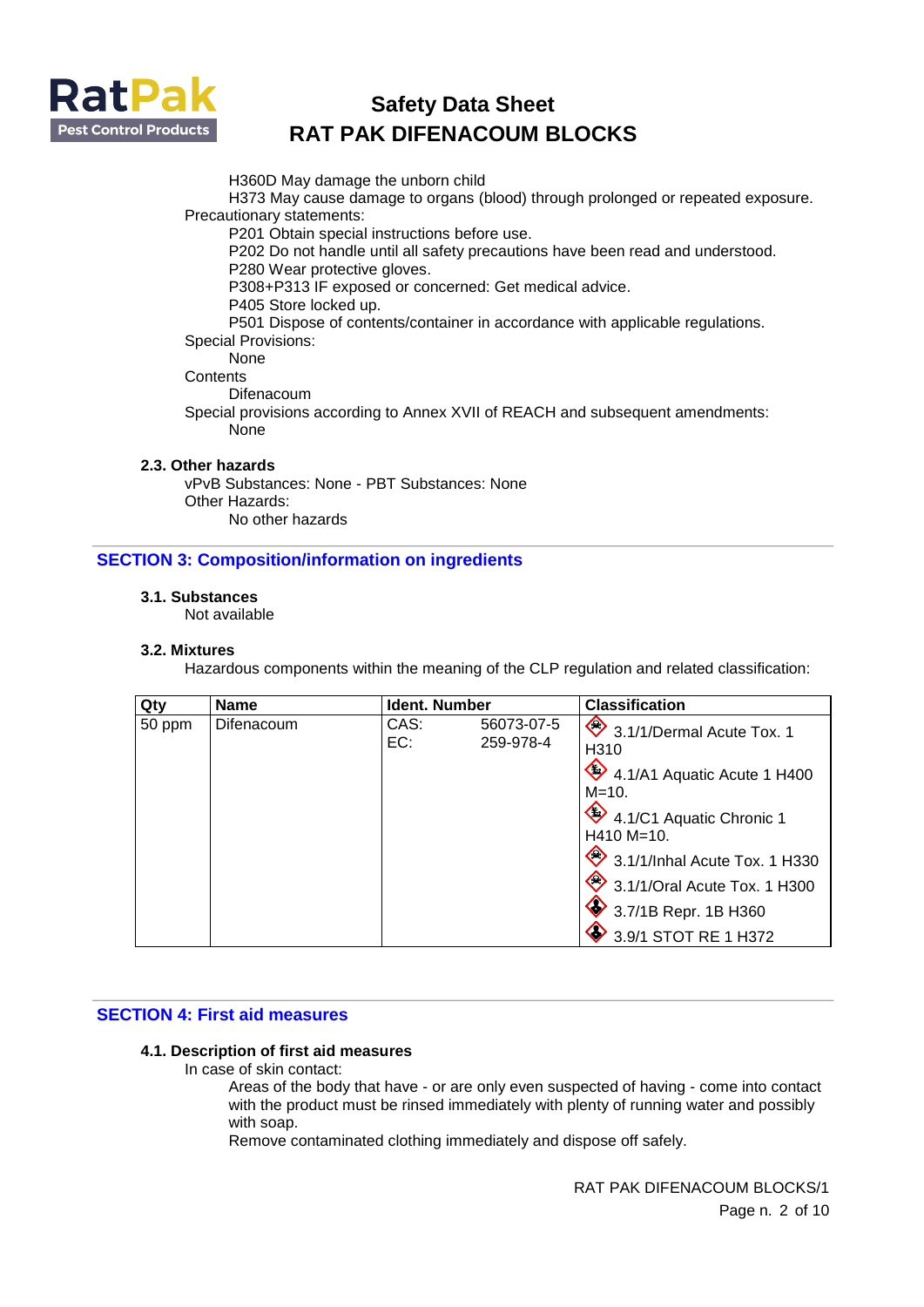

In case of skin or eye contact, immediately and thoroughly wash with water. In case of eyes contact:

In case of contact with eyes, rinse immediately with plenty of water and seek medical advice.

Rinse the eye slowly and gently with water for 15-20 minutes

Wash thoroughly under a trickle of water (warm if possible) for several minutes, holding the eyelids open under the stream of water.

In case of Ingestion:

Do not under any circumstances induce vomiting. OBTAIN A MEDICAL EXAMINATION IMMEDIATELY.

Immediately consult a physician and show the label.

In case of Inhalation:

Remove casualty to fresh air and keep warm and at rest.

In case of inhalation, breath fresh air and have a rest. In case of faintness, consult a physician and show the label.

## **4.2. Most important symptoms and effects, both acute and delayed**

Internal haemorrhage in case of ingestion

## **4.3. Indication of any immediate medical attention and special treatment needed**

In case of accident or unwellness, seek medical advice immediately (show directions for use or safety data sheet if possible).

Treatment:

Antidote = Vitamin K1, under medical supervision

In cases of acute distress, contact the 15 (or 112).

## **SECTION 5: Firefighting measures**

## **5.1. Extinguishing media**

Suitable extinguishing media: Water. Carbon dioxide (CO2). Extinguishing media which must not be used for safety reasons: None in particular.

#### **5.2. Special hazards arising from the substance or mixture**

Do not inhale explosion and combustion gases. Burning produces heavy smoke.

#### **5.3. Advice for firefighters**

Use suitable breathing apparatus . Collect contaminated fire extinguishing water separately. This must not be discharged into drains. Move undamaged containers from immediate hazard area if it can be done safely.

## **SECTION 6: Accidental release measures**

## **6.1. Personal precautions, protective equipment and emergency procedures**

Wear personal protection equipment. Remove persons to safety. See protective measures under point 7 and 8.

#### **6.2. Environmental precautions**

Do not allow to enter into soil/subsoil. Do not allow to enter into surface water or drains.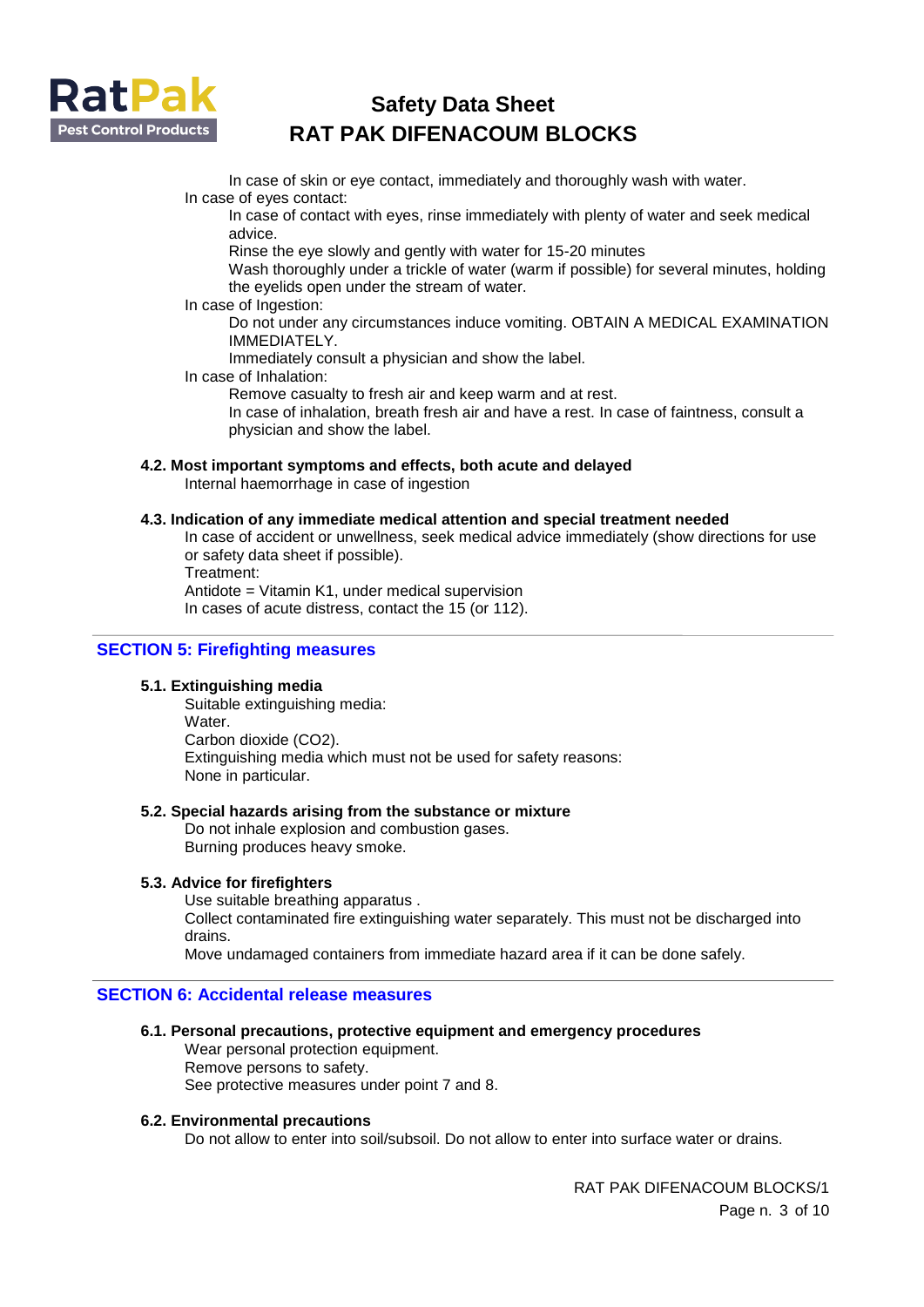

Retain contaminated washing water and dispose it. In case of gas escape or of entry into waterways, soil or drains, inform the responsible authorities. Suitable material for taking up: absorbing material, organic, sand

#### **6.3. Methods and material for containment and cleaning up**

Rapidly recover the product. To do so, wear a mask and protective clothing. Wash with plenty of water.

#### **6.4. Reference to other sections**

See also section 8 and 13

## **SECTION 7: Handling and storage**

#### **7.1. Precautions for safe handling**

Exercise the greatest care when handling or opening the container. Don't use empty container before they have been cleaned. Before making transfer operations, assure that there aren't any incompatible material residuals in the containers. Contamined clothing should be changed before entering eating areas. Do not eat or drink while working. See also section 8 for recommended protective equipment.

#### **7.2. Conditions for safe storage, including any incompatibilities**

Keep in a dry and cool place. Store in original container, tightly closed Keep away from sources of ignition - No Smoking. Keep away from food and drink and animal feeding stuffs Keep away from food, drink and feed. Incompatible materials: None in particular. Instructions as regards storage premises: Adequately ventilated premises.

#### **7.3. Specific end use(s)**

None in particular

## **SECTION 8: Exposure controls/personal protection**

#### **8.1. Control parameters**

No occupational exposure limit available DNEL Exposure Limit Values Not available PNEC Exposure Limit Values Difenacoum - CAS: 56073-07-5 Target: Freshwater - value: 0.06 μg / L Target: Microorganisms in wastewater treatment - value: 480 μg / L - Remarks: solubility limit Target: Freshwater sediments - value: 2.51 mg / kg - Remarks: Equilibrium partitioning Target: Soil - value: 0.877 mg / kg Target: Oral - value: 7 μg / kg food - Remarks: Mammals

#### **8.2. Exposure controls**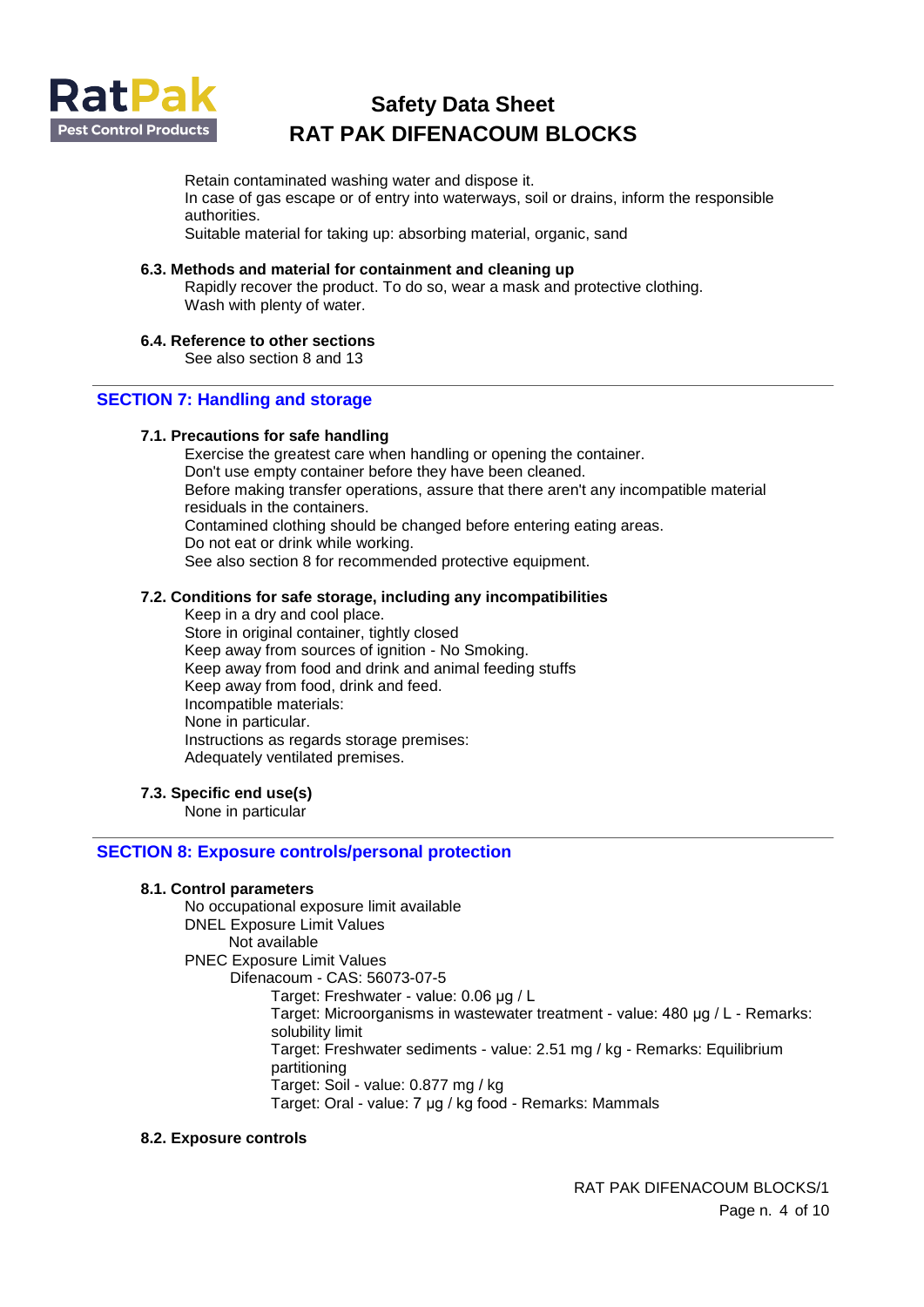

Eye protection: Avoid contact with eyes Protection for skin: Overall. Wash clothing regularly Protection for hands: Wearing gloves is mandatory. Waterproof gloves according to NF EN374 Respiratory protection: Use adequate protective respiratory equipment. Thermal Hazards: Keep away from sources of ignition - No Smoking. Environmental exposure controls: Prevent access to children, pets and non-target animals. Avoid release in the environment Avoid release in watercourses and sewers Place baits in areas not submersible and weatherproof. Appropriate engineering controls: **None** 

## **SECTION 9: Physical and chemical properties**

| <b>Properties</b>                                | Value                | Method:             | Notes:             |
|--------------------------------------------------|----------------------|---------------------|--------------------|
| Appearance and colour:                           | Red Block            | <b>EPA OPPTS</b>    | Munsell 10 RP 4/12 |
|                                                  |                      | 830.6303            |                    |
|                                                  |                      | <b>EPA OPPTS</b>    |                    |
|                                                  |                      | 830.6302            |                    |
| Odour:                                           | Characteristic       | <b>EPA OPPTS</b>    | $-$                |
|                                                  |                      | 830.6304            |                    |
| Odour threshold:                                 | Not available        | $-$                 | $\overline{a}$     |
| pH:                                              | 6.1 (1% in<br>water) | $-$                 | --                 |
| Melting point / freezing                         | $53 - 54$ °C         | Regulation          | $\overline{a}$     |
| point:                                           |                      | (EC) No.            |                    |
|                                                  |                      | 440/2008,           |                    |
|                                                  |                      | Annex, A.1          |                    |
| Initial boiling point and                        | Not available        |                     | $-$                |
| boiling range:                                   |                      |                     |                    |
| Flash point:                                     | Not available        | $\overline{a}$      | $\overline{a}$     |
| Evaporation rate:                                | Not available        |                     | $-$                |
| Solid/gas flammability:                          | Not available        | Regulation          | $\overline{a}$     |
|                                                  |                      | (EC) No.            |                    |
|                                                  |                      | 440/2008,           |                    |
|                                                  |                      | Annex, A.10         |                    |
|                                                  |                      | (solid)             |                    |
| Upper/lower flammability<br>or explosive limits: | Not available        |                     | --                 |
| Vapour pressure:                                 | Not available        | $\overline{a}$      | $\overline{a}$     |
| Vapour density:                                  | Not available        | $\overline{a}$      | $-$                |
| Relative density:                                | 1.24                 | OECD <sub>109</sub> | $\overline{a}$     |
| Solubility in water:                             | Not available        |                     | --                 |

#### **9.1. Information on basic physical and chemical properties**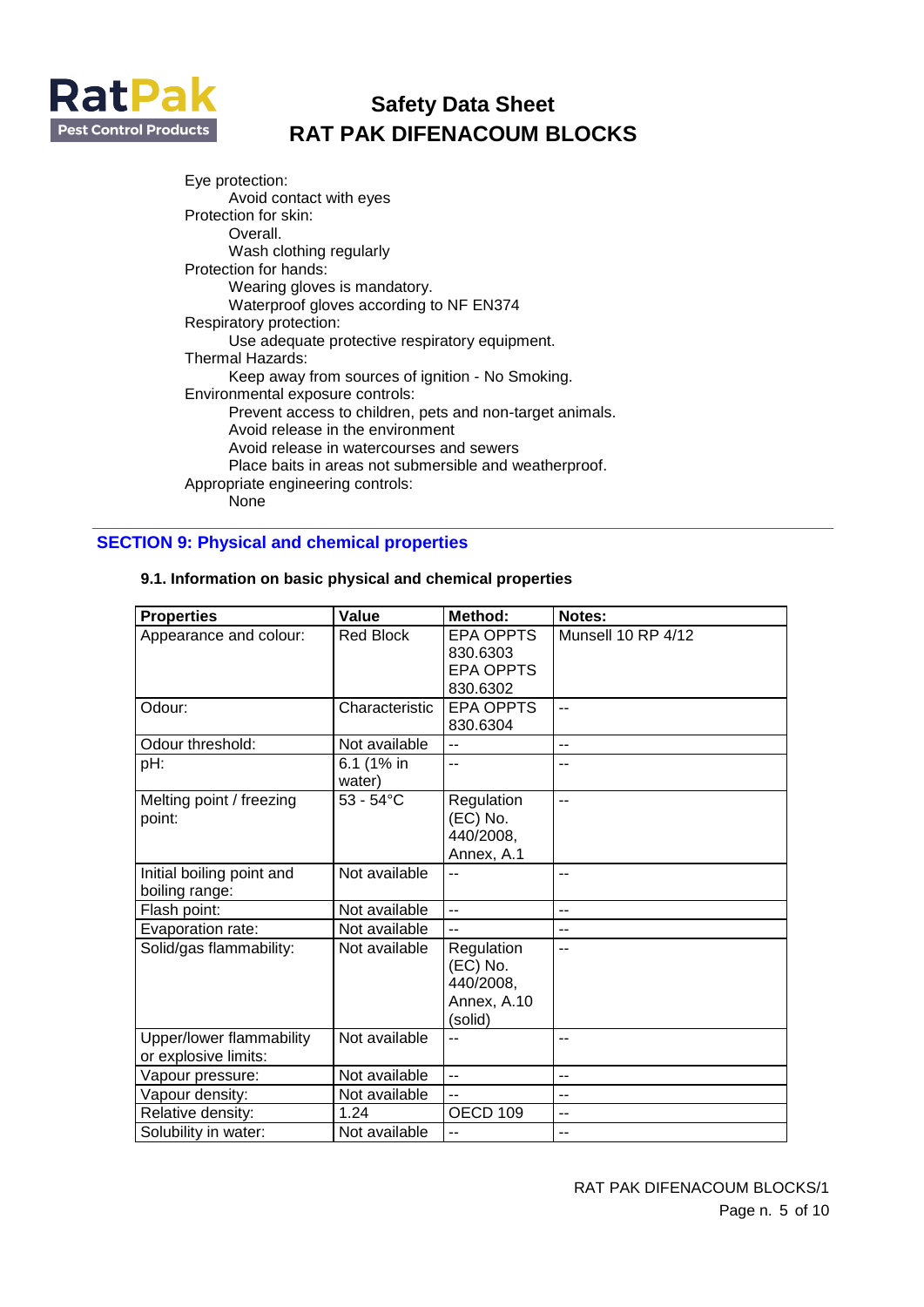

| Solubility in oil:         | Not available | $-$         |    |
|----------------------------|---------------|-------------|----|
| Partition coefficient      | Not available | $-$         |    |
| (n-octanol/water):         |               |             |    |
| Auto-ignition temperature: | 256°C         |             | -- |
| Decomposition              | Not available | --          |    |
| temperature:               |               |             |    |
| Viscosity:                 | Not available | $-$         | -- |
| Explosive properties:      | Not explosive | Regulation  |    |
|                            |               | $(EC)$ No.  |    |
|                            |               | 440/2008,   |    |
|                            |               | Annex, A.14 |    |
| Oxidizing properties:      | Not oxidizing |             |    |

#### **9.2. Other information**

| <b>Properties</b>                              | Value         | Method: | Notes: |
|------------------------------------------------|---------------|---------|--------|
| Miscibility:                                   | Not available | $-$     | --     |
| Fat Solubility:                                | Not available | $\sim$  | --     |
| Conductivity:                                  | Not available | $\sim$  | --     |
| <b>Substance Groups</b><br>relevant properties | Not available | $-$     | --     |

## **SECTION 10: Stability and reactivity**

#### **10.1. Reactivity**

Stable under normal conditions

- **10.2. Chemical stability**  Stable under normal conditions
- **10.3. Possibility of hazardous reactions**  None
- **10.4. Conditions to avoid**  Stable under normal conditions.
- **10.5. Incompatible materials**  None in particular.
- **10.6. Hazardous decomposition products**  None.

## **SECTION 11: Toxicological information**

- **11.1. Information on toxicological effects** 
	- Toxicological information of the mixture:

## **RAT PAK DIFENACOUM BLOCKS**

- a) acute toxicity:
	- Test: LD50 Route: dermal Species: Rat : > 2000 mg/Kg
	- Test: LD50 Route: oral Species: Rat : > 2000 mg/Kg
- b) skin corrosion/irritation:
	- Test: Skin Irritant Route: dermal Species: Rabbit : Non irritating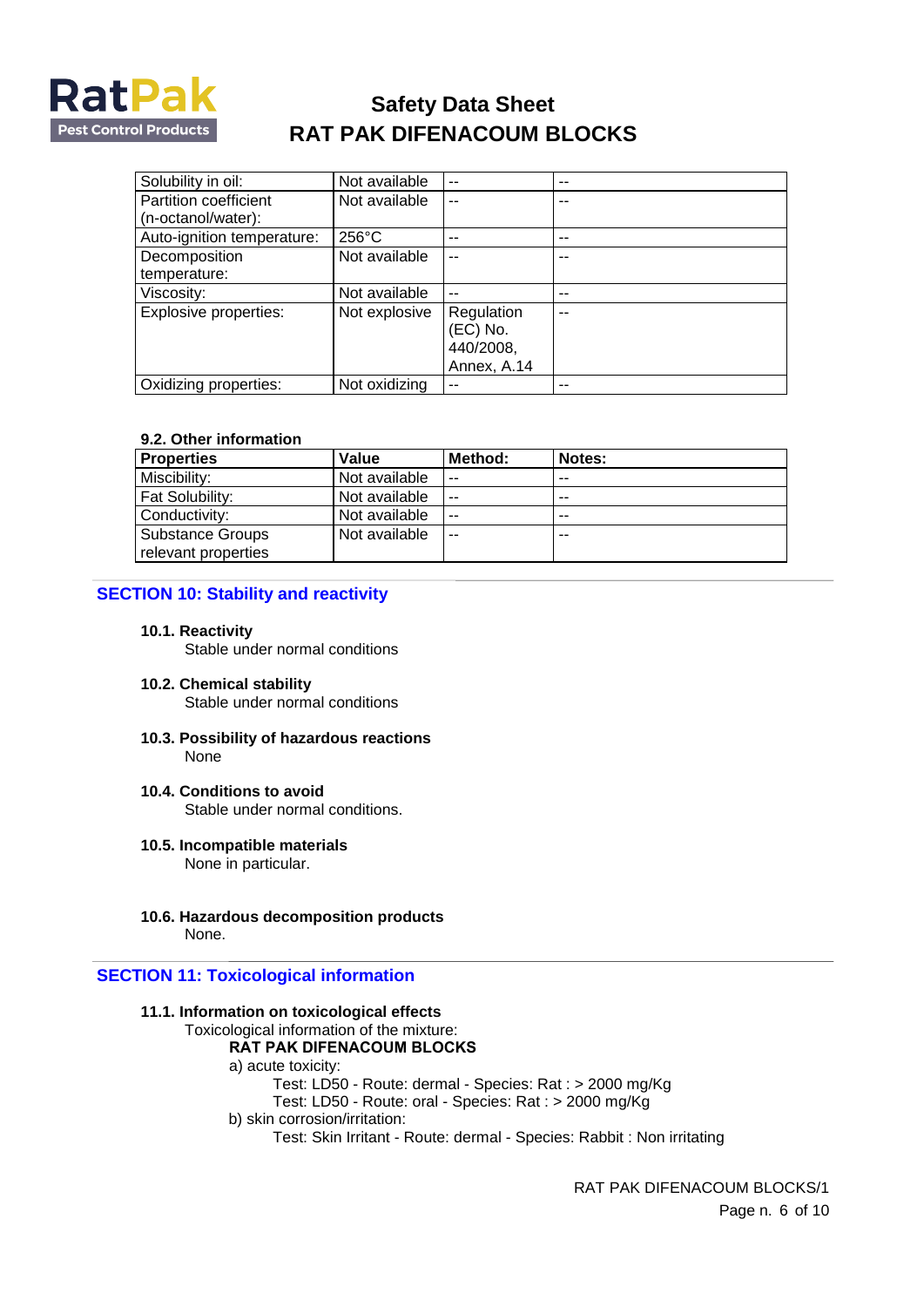

- c) serious eye damage/irritation:
	- Test: Eye Irritant Route: ocular Species: Rabbit : Non irritating
- d) respiratory or skin sensitisation:
	- Test: Skin Sensitization Route: dermal Species: Guinea Pig : Non skin sensitizer

Toxicological information of the main substances found in the mixture:

#### **Difenacoum - CAS: 56073-07-5**

a) acute toxicity:

- Test: LD50 Route: dermal Species: Rat (female) : 51.54 mg/Kg
- Test: LD50 Route: oral Species: Rat (male) : 1.8 mg/Kg
- Test: LD50 Route: Inhalation Species: Rat : 3.646 5.848 µg/L Duration: 4h

If not differently specified, the information required in Regulation (EU)2015/830 listed below must be considered as N.A.:

- a) acute toxicity;
- b) skin corrosion/irritation;
- c) serious eye damage/irritation;
- d) respiratory or skin sensitisation;
- e) germ cell mutagenicity;
- f) carcinogenicity;
- g) reproductive toxicity;
- h) STOT-single exposure;
- i) STOT-repeated exposure;
- j) aspiration hazard.

## **SECTION 12: Ecological information**

#### **12.1. Toxicity**

Adopt good working practices, so that the product is not released into the environment. **Difenacoum** 

a) Aquatic acute toxicity:

Endpoint: LC50 Rainbow Trout = 0.064 mg/L - Duration h: 96 Endpoint: LC50 Daphnia magna = 0.52 mg/L - Duration h: 48 Endpoint: ErC50 Algae = 0.51 mg/L - Duration h: 72

#### **12.2. Persistence and degradability**

Difenacoum is not readily biodegradable

- **12.3. Bioaccumulative potential**  Difenacoum has a high potential for bioaccumulation
- **12.4. Mobility in soil**

Not available

- **12.5. Results of PBT and vPvB assessment**  vPvB Substances: None - PBT Substances: None
- **12.6. Other adverse effects**

None

## **SECTION 13: Disposal considerations**

## **13.1. Waste treatment methods**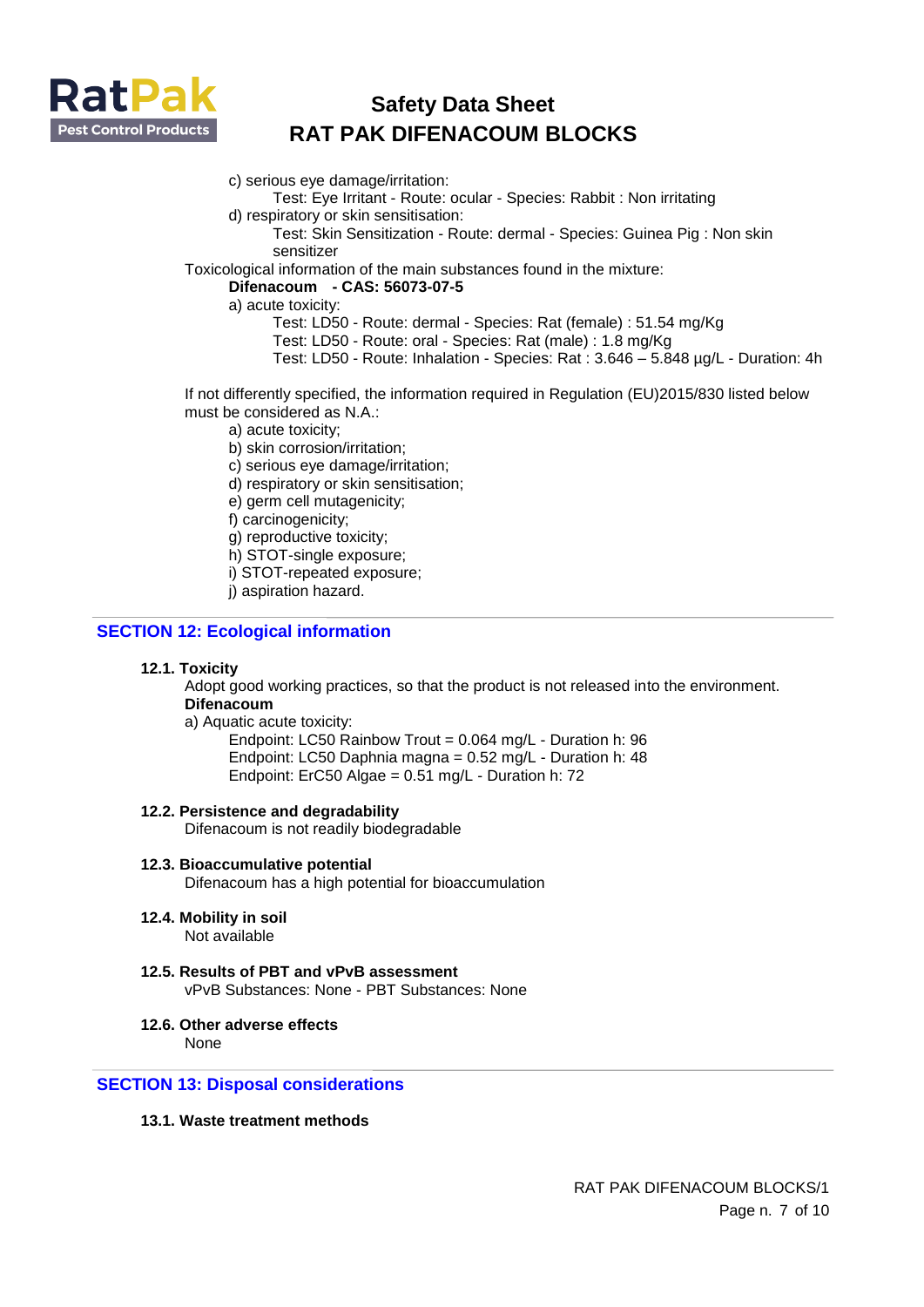

Recover, if possible. Send to authorised disposal plants or for incineration under controlled conditions. In so doing, comply with the local and national regulations currently in force.

## **SECTION 14: Transport information**

#### **14.1. UN number**

Not classified as dangerous in the meaning of transport regulations.

## **14.2. UN proper shipping name**

Not available

#### **14.3. Transport hazard class(es)**  Not available

- **14.4. Packing group**  Not available
- **14.5. Environmental hazards**  Marine pollutant: No
- **14.6. Special precautions for user**  Not available
- **14.7. Transport in bulk according to Annex II of Marpol and the IBC Code**  Not available

## **SECTION 15: Regulatory information**

#### **15.1. Safety, health and environmental regulations/legislation specific for the substance or mixture**

Dir. 98/24/EC (Risks related to chemical agents at work) Dir. 2000/39/EC (Occupational exposure limit values) Regulation (EC) n. 1907/2006 (REACH) Regulation (EC) n. 1272/2008 (CLP) Regulation (EC) n. 790/2009 (ATP 1 CLP) and (EU) n. 758/2013 Regulation (EU) 2015/830 Regulation (EU) n. 286/2011 (ATP 2 CLP) Regulation (EU) n. 618/2012 (ATP 3 CLP) Regulation (EU) n. 487/2013 (ATP 4 CLP) Regulation (EU) n. 944/2013 (ATP 5 CLP) Regulation (EU) n. 605/2014 (ATP 6 CLP) Regulation (EU) n. 1221/2015 (ATP 7 CLP) Regulation (EU) n. 918/2016 (ATP 8 CLP) Regulation (EU) n. 1179/2016 (ATP 9 CLP)

Restrictions related to the product or the substances contained according to Annex XVII Regulation (EC) 1907/2006 (REACH) and subsequent modifications: Restrictions related to the product: No restriction. Restrictions related to the substances contained: No restriction. Where applicable, refer to the following regulatory provisions : Directive 2012/18/EU (Seveso III)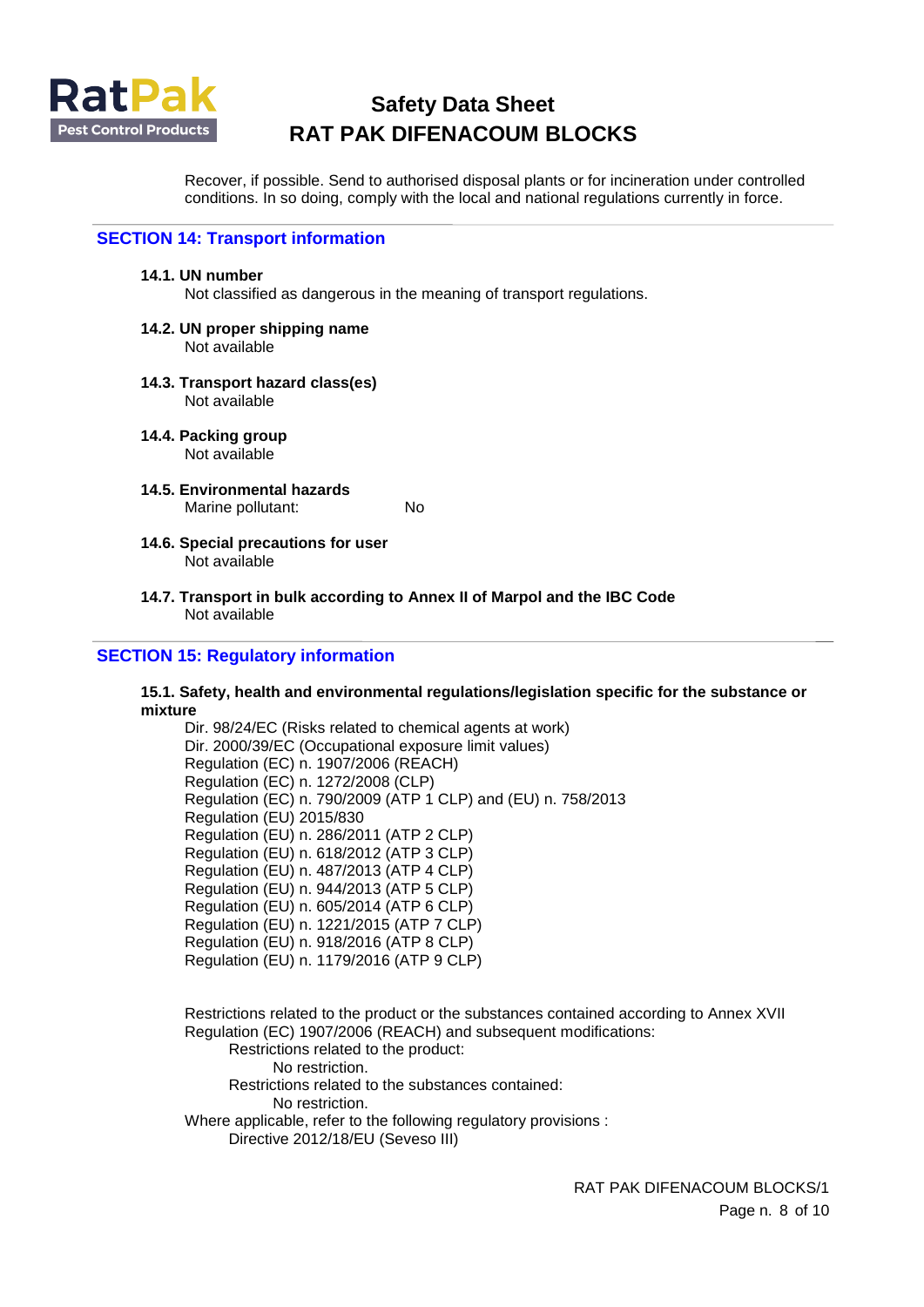

Regulation (EC) nr 648/2004 (detergents). Dir. 2004/42/EC (VOC directive)

Provisions related to directive EU 2012/18 (Seveso III): Seveso III category according to Annex 1, part 1 None

## **15.2. Chemical safety assessment**

 $N<sub>0</sub>$ 

## **SECTION 16: Other information**

Full text of phrases referred to in Section 3:

H310 Fatal in contact with skin.

H400 Very toxic to aquatic life.

H410 Very toxic to aquatic life with long lasting effects.

H330 Fatal if inhaled.

H300 Fatal if swallowed.

H360 May damage fertility or the unborn child if inhaled and in contact with skin.

H372 Causes damage to organs through prolonged or repeated exposure.

| Hazard class and  | Code         | <b>Description</b>                             |
|-------------------|--------------|------------------------------------------------|
| hazard category   |              |                                                |
| Acute Tox. 1      | 3.1/1/Dermal | Acute toxicity (dermal), Category 1            |
| Acute Tox. 1      | 3.1/1/Inhal  | Acute toxicity (inhalation), Category 1        |
| Acute Tox. 1      | 3.1/1/Oral   | Acute toxicity (oral), Category 1              |
| Repr. 1B          | 3.7/1B       | Reproductive toxicity, Category 1B             |
| STOT RE1          | 3.9/1        | Specific target organ toxicity - repeated      |
|                   |              | exposure, Category 1                           |
| STOT RE 2         | 3.9/2        | Specific target organ toxicity - repeated      |
|                   |              | exposure, Category 2                           |
| Aquatic Acute 1   | 4.1/A1       | Acute aquatic hazard, category 1               |
| Aquatic Chronic 1 | 4.1/C1       | Chronic (long term) aquatic hazard, category 1 |

This document was prepared by a competent person who has received appropriate training. Main bibliographic sources:

ECDIN - Environmental Chemicals Data and Information Network - Joint Research Centre, Commission of the European Communities

SAX's DANGEROUS PROPERTIES OF INDUSTRIAL MATERIALS - Eight Edition - Van Nostrand Reinold

The information contained herein is based on our state of knowledge at the above-specified date. It refers solely to the product indicated and constitutes no guarantee of particular quality.

It is the duty of the user to ensure that this information is appropriate and complete with respect to the specific use intended.

This MSDS cancels and replaces any preceding release.

- ADR: European Agreement concerning the International Carriage of Dangerous Goods by Road.
- CAS: Chemical Abstracts Service (division of the American Chemical Society).
- CLP: Classification, Labeling, Packaging.
- CSR: Chemical safety report
- DNEL: Derived No Effect Level.

EC50: